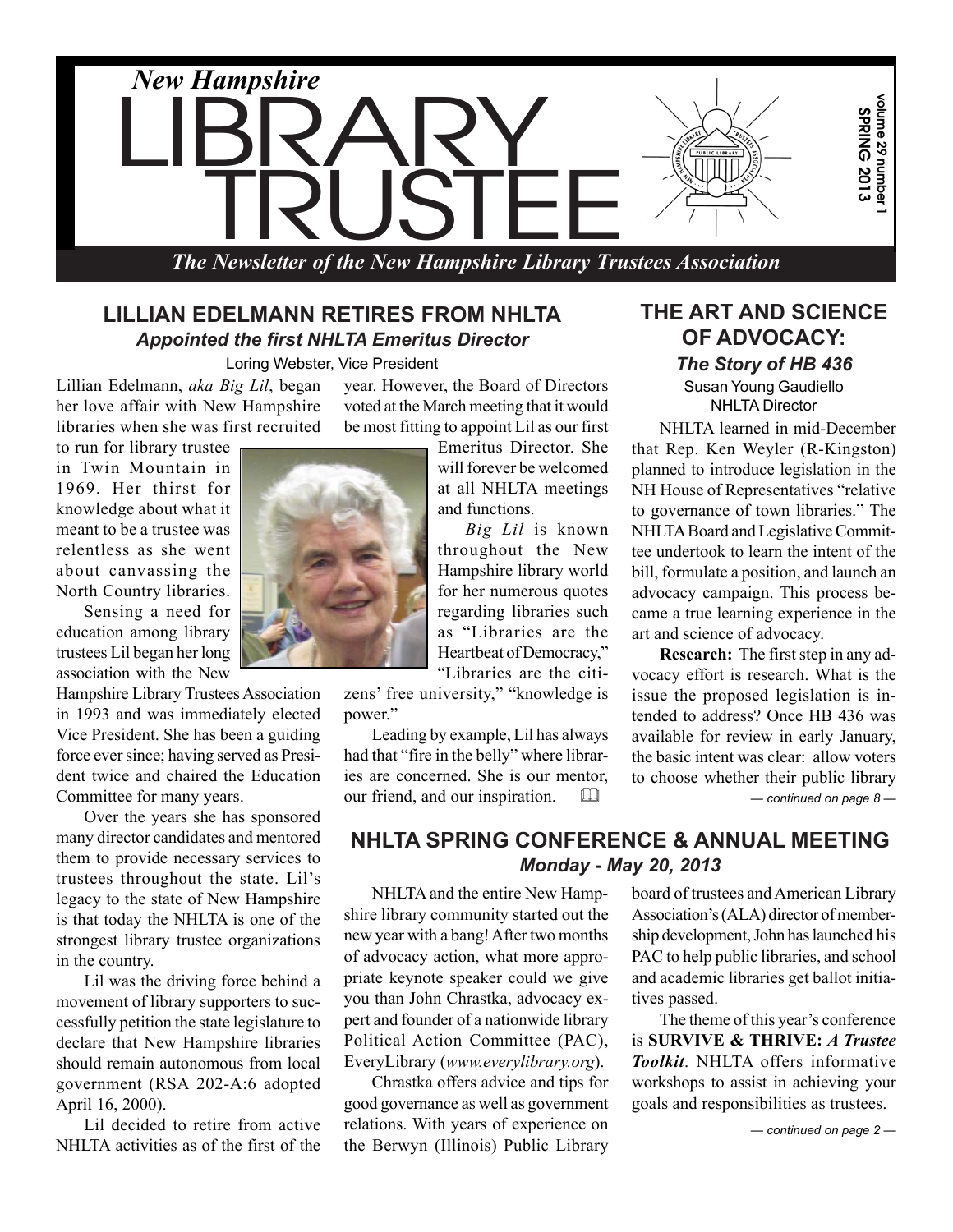**SURVIVE:** *MAKING THE CASE:* Lobbying for Libraries; *BEYOND THE BAKE SALE:* Event Planning for Profitable Fundraising; *MAKING THE ASK:* The Art of Fearless Fundraising; *BOARD RESPONSIBILITIES IN A NEW ERA:* Positioning Your Board to Succeed; *FASHIONING THE SILK PURSE:* Selecting and Evaluating an Old Building for a Library Conversion; *NEED MONEY?* Selling the Library.

**THRIVE:** *CHALLENGES TO LIBRARY PRACTICES:* Case Studies in Intellectual Freedom; *WHERE THE BUCK STOPS:* Financial Policies; *YOUR BEST ASSETS:* Evaluating Employee Performance; *THE OTHER MONEY:* Beyond the Town Budget; *GOT POLICIES?* Why and How to Write Library Policies; *TRUSTEES & THEIR FRIENDS:* Maximizing a Crucial Partnership. The flyer was mailed February 28 and is also available for download on the NHLTA website: *www.nhlta.org*.

#### **Join us May 20 for a day of enrichment and motivation.**

#### *SCHOLARSHIPS & DISCOUNT LODGING*

Marcia Burchstead, NHLTA Director

Did you know that NHLTA offers scholarships that will cover all or a portion of the registration fee for the Spring Conference? The application form can be found on the web site: *www.nhlta.org*. Mail your request to Elizabeth Solon, NHLTA Scholarship Committee, 2 Shady Rock Road, Brookline, NH 03033. *DEADLINE APRIL 29*.

Those planning to arrive in Bedford on Sunday evening or stay over after the conference can book a room at the nearby Hampton Inn & Suites at a discounted rate. Simply call 603-623-2040 and ask for the **SERESC** rate (\$85 per room plus tax). They offer a free shuttle to/from the SERESC

Conference Center. *http://hamptoninn3.hilton.com/en/hotels/new-hampshire/hampton-inn-and-suites-manchesterbedford-MHTBFHX/index.html*

#### *HOW TO GET THE MOST OUT OF THE NHLTA ANNUAL CONFERENCE*

Susan Young Gaudiello, NHLTA Director

The Annual Conference always presents trustees with a challenge: how to obtain all the information offered and share it with other trustees at your library.

Here are a few tips:

• Register as many trustees from your library as you can, including alternates. At your March or April meeting, review the conference brochure and divide up the workshops so at least one trustee attends each workshop of interest.

• Keep a clean copy of the handouts of the sessions you attend (or make legible notes), so you can copy and share them with your fellow trustees. NHLTA will post the handouts on the website as well, so don't worry if you lose or destroy your copy.

• For the next several months, add time to your agenda to share what you learned with your colleagues on the board. For example, in June, talk about the workshops dealing with money/budget; in July, share information from the fundraising sessions; in August, tackle policies and board responsibilities.

• NETWORK: One of the most valuable aspects of the conference is the opportunity to meet trustees from other towns and learn from their successes and mistakes. Don't be shy—ask for contact information if you'd like to follow up with someone after the conference. 

# **BOARD OF DIRECTORS**

**Adele Knight, President** Dublin • *a.knight@nhlta.org*

**Loring Webster, Vice-President** Brookline • *l.webster@nhlta.org*

**Carol Snelling, Secretary** Holderness • *c.snelling@nhlta.org*

**Elizabeth Solon, Treasurer** Brookline • *e.solon@nhlta.org*

**Conrad Moses, Past-President** East Kingston • *c.moses@nhlta.org*

**Mark Branoff** Windham • *m.branoff@nhlta.org* **Marcia Burchstead** Intervale • *m.burchstead@nhlta.org*

**Bruce Cotter** Stratham • *b.cotter@nhlta.org*

**Marty Davis** Claremont • *m.davis@nhlta.org*

**Susan Young Gaudiello** Barrington • *s.gaudiello@nhlta.org*

**Robert Gilbert** Brentwood • *r.gilbert@nhlta.org*

**David Hallenbeck** Amherst • *d.hallenbeck@nhlta.org* **Constance Kirwin** Antrim • *c.kirwin@nhlta.org*

**Karen Sheehan Lord** Manchester • *ks.lord@nhlta.org*

**Kathy Meserve** Newton • *k.meserve@nhlta.org*

*Emeritus Director* **Lillian Edelmann** Nottingham • *l.edelmann@nhlta.org*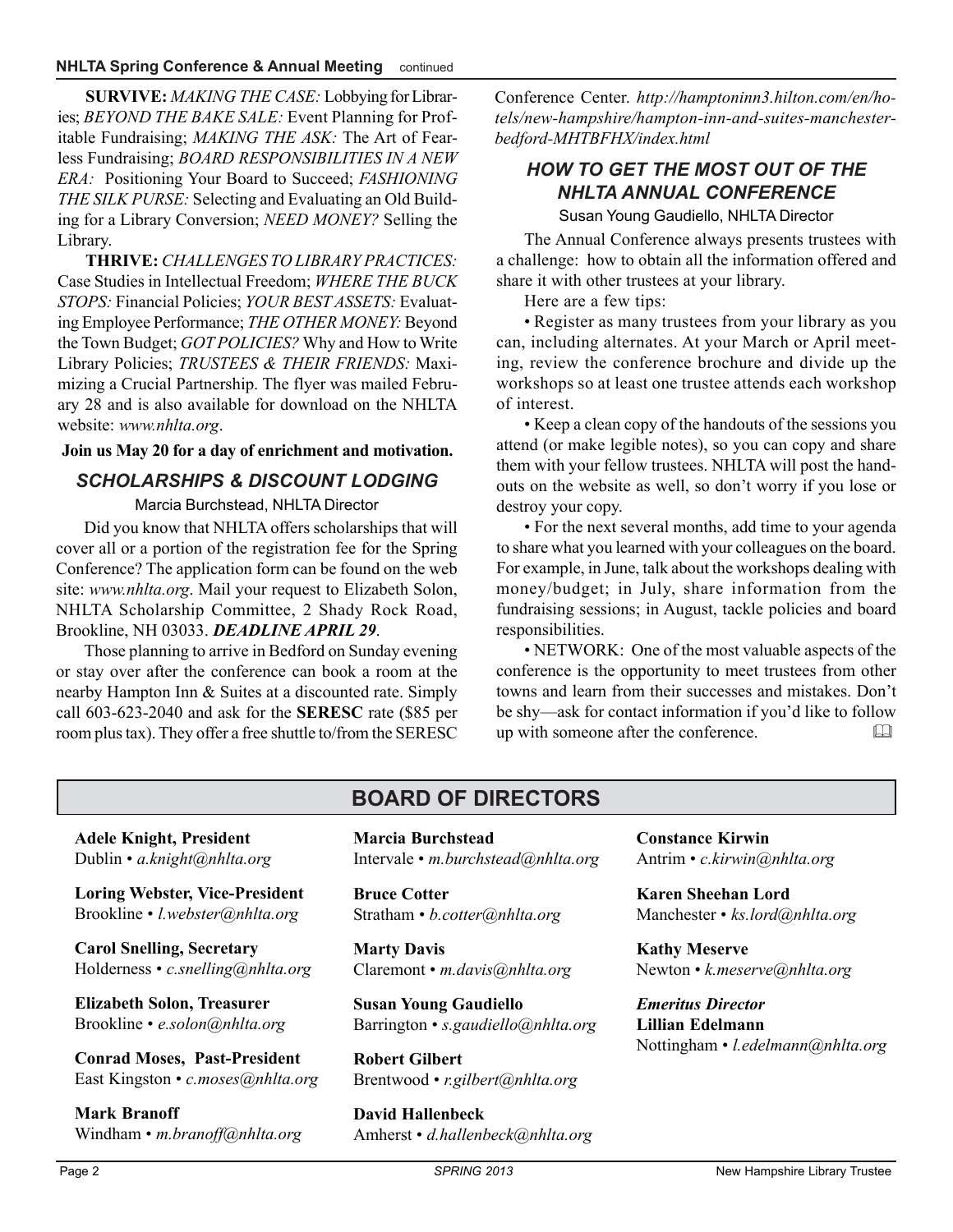

# **MESSAGE FROM THE PRESIDENT. . .**

#### *Advocacy*

When trustees *speak up, speak out and speak for libraries*, people do listen. Our legislators heard us last month when we spoke against the bill which

would have put the governance of libraries at risk. There was an overwhelming vote by the House in agreement with the Municipal and County Government Committee's recommendation that this bill be found inexpedient to legislate. This recommendation by the Committee was largely due to the extensive testimony from both library trustees and selectmen who stated many compelling reasons why libraries should remain in the custody of library trustees. If we are passionate about libraries, we must continue to speak up and advocate for libraries to legislators, to town and city governments and to all citizens. Why? We are advocating for an institution that ensures free access to books, and ideas and resources and information for everyone. Governance of our libraries by library trustees has stood the test of time for over 100 years. I reference some of that history as follows:

• In 1891, the legislature passed Chapter Law 50, Public Libraries, which said that towns may establish and maintain public libraries. The law did not mention library trustees.

• In 1895, the legislature passed Chapter Law 118, An Act in Amendment of Chapter 8, sections 21-26, of the Public Statutes, relating to the Establishment and Maintenance of Free Public Libraries. This law established the library board of trustees, and states in part that "... the trustees elected by the town shall have the entire custody and management of the free public library and all property of the town relating thereto ..."

• In 1917, the legislature passed Chapter Law 59, which repealed the law relating to "the state and other public libraries" but the language concerning the election of library trustees and trustees' duties remained largely the same.

And, it didn't stop there. There were many more changes, revisions and amendments, none of which lessened the power of library trustees. In fact, subsequent changes continued to give trustees more authority. For example, in April 2000, NHLTA Directors Lillian Edelmann and Edna Hanson, with the assistance of Attorney Melissa Martin, lobbied for and were able to obtain passage of amendments in regard to alternates and in regard to library appropriations.

In 1999, SB 89 was submitted in regard to library appropriations with the intent of making it clear that the town treasurer is required to pay out funds appropriated for public library purposes only upon order of the library trustees and that the trustees may direct the Town Treasurer to disburse the funds in whole, in part, or on a specified schedule. It was finally passed without opposition in 2000. The 2000 amendment, 2000 Chapter Law 9, Section 4, is available online and makes for some very interesting reading. Go to: *www.gencourt.state.nh.us/legislation/2000/SB0089.html*.

This amendment is now addressed in RSA-202-A:11, Paragraph III. "Expend all moneys raised and appropriated by the town or city for library purposes and shall direct that such moneys be paid over by the town or city treasurer pursuant to a payment schedule as agreed to by library trustees and the selectmen or city council ..."

Library law is a body of knowledge that we all should familiarize ourselves with. You can find a list of library laws on both the State Library and NHLTA websites. Another resource is The Handbook for Library and other Trustees distributed by the Charitable Trusts Unit of the State of NH Department of Justice. This handbook lists each Library RSA in its entirety and cites sources. Terry Knowles's annual workshop for trustees, usually held in June, is a valuable exercise for all trustees as she talks about the RSAs and answers any questions that you may have about library law, particularly finances. What would be most interesting and advantageous for us to have is a chronological compilation of all the library laws and the reasoning behind their passage. Some information can be found online or through the State Library, and the State Archives should have materials such as public hearing transcripts and committee minutes. Is anyone interested in researching a project of this magnitude?

Please do continue to *speak up, speak out and speak for libraries*. Familiarize yourselves with the RSAs. Knowledge of library law is power. At some point, in the future, we may be calling upon you all again, not only to rally against unwise legislation if it surfaces, but also to support new legislation—new legislation that would empower us as trustees to protect our libraries even further.

Adele Knight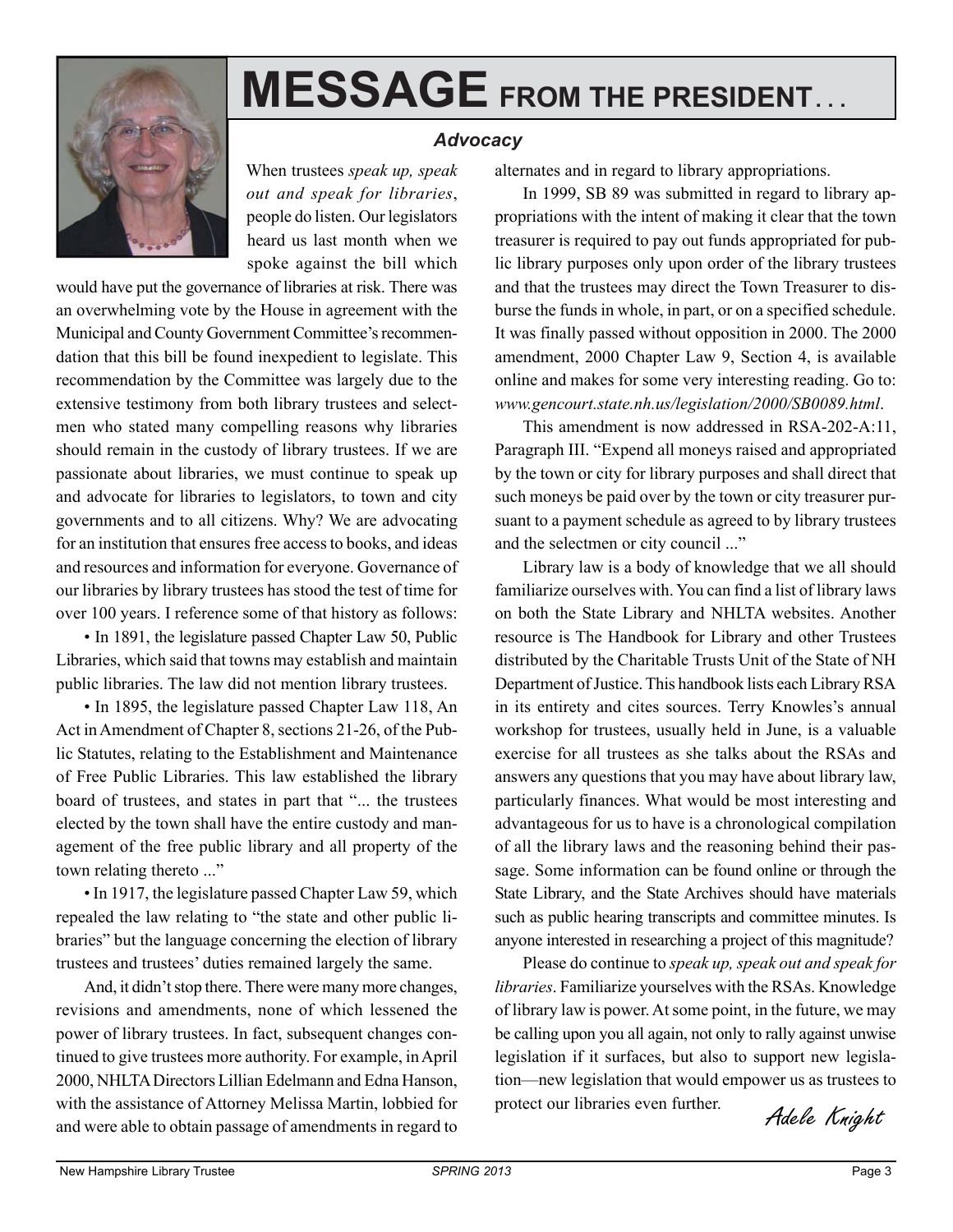# **NHLTA DIRECTOR PROFILE**

#### *NHLTA APPOINTS NEW DIRECTOR*

Marcia Burchstead, NHLTA Director

Acting upon a recommendation from the Governance Committee, NHLTA President Adele Knight submitted the name of Mark Branoff to fill the vacancy on the board created by the retirement of Lillian Edelmann (article on page 1). The nomination was unanimously approved.



Branoff, a resident of Windham, has served as a trustee at the Nesmith Library for over seven years. During his tenure he has served in various capacities including chair, treasurer, assistant treasurer and headed several subcommittees.

Recruited to the Nesmith board by a former trustee, his love of books made him a strong supporter of the town's library. "When I was Chairman in 2011, Nesmith Library achieved a great milestone by becoming the newest member of GMILCS (Greater Manchester Integrated Library Cooperative System)," Branoff recalled.

Working for a large, multi-national company he has held various engineering and finance department positions that included extensive overseas travel. He has also served as a director and past president of a national, professional auditor organization as well as a director and past president of a Boston-based information systems organization.

Branoff was on the short list of nominees considered for the vacancy and he was able to make the time commitment required of directors.

"I hope my trustee and broad business experiences will make a meaningful contribution to NHLTA and to the New Hampshire library community," Branoff added.

In his spare time in addition to reading he enjoys running, biking, skiing, snowshoeing, hiking and camping. He is also a FCC-licensed Amateur (Ham) Radio Operator.

Branoff's name will be submitted in May to the NHLTA membership at the Annual Meeting and Conference for election to a full two year term. 

# **SO WHAT HAS** *YOUR* **ASSOCIATION DONE FOR YOU LATELY?**

Well, I have to say that February and the opening of the 2013 Legislative Session was interesting to say the least. HB 436 intended to remove the autonomy that Library Trustees have enjoyed for over a hundred years and allow each town to annually decide whether to have the Trustees or the Selectmen run the library. *Ain't New Hampshire politics grand, folks!*

Not to be outdone, HB 561 intended to, once again, eliminate the Department of Cultural Affairs which libraries in general and the State Library in particular as well as other cultural entities rely upon for guidance and support.

So with 4-5 days notice of the time and date of the respective committee hearings, NHLTA spread the word and rallied the troops, so to speak. At least one hundred if not two hundred, maybe even three hundred trustees, some selectmen, and people interested in the arts in NH contacted their representatives on the committees. Roughly forty trustees answered the call and showed up at the State House to speak and/or sign in opposition to both bills. As a result, each committee voted "Inexpedient to Legislate" on both bills and the House voted down the bills for the remainder of this session.

Kudos to NHLTA for getting the word out so quickly and effectively and kudos to the hundreds of people mobilized into action. Kudos to the many trustees and friends of the arts who once again ventured to the New Hampshire seat of government to make their voices heard.

Obviously it pays for all of us to be ever vigilant.

Oh, by the way, while this was all going on, the NHLTA continued business as usual in planning another awesome Annual Conference as you may have read about elsewhere in this newsletter.

*The New Hampshire Curmudgeon*

# **CONTRIBUTE TO THE NEWSLETTER**

Do you have a great idea for an article for the NHLTA newsletter?

We encourage you to submit articles and/or photos to us for consideration. Topics could include events, programs that you have initiated, announcements or a recent success.

Please e-mail all submissions to NHLTA President, Adele Knight: *a.knight@nhlta.org* or NHLTA Newsletter Editor, Marcia Burchstead: *m.burchstead@nhlta.org*. 

# **NHLTA ADDRESS CHANGE**

Please take note of the new address for NHLTA: **53 Regional Drive, Suite 1 Concord, NH 03301**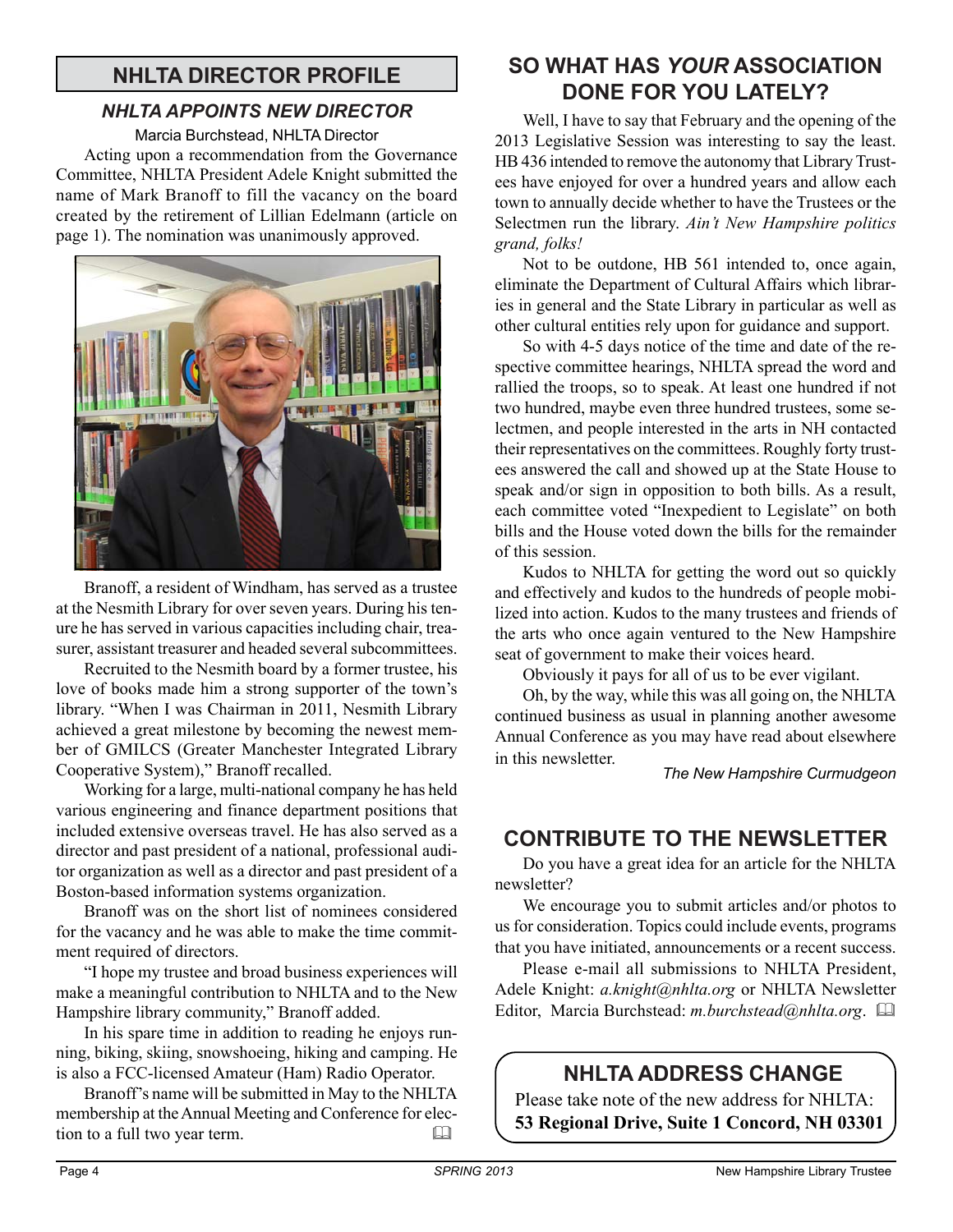# **SPOTLIGHT ON OUR LIBRARIES**

# **HOOKSETT LIBRARY:** *The Heart of the Community*

Mac Broderick and Mary Farwell, Trustees, and Heather Shumway Rainier, Library Director

The Hooksett Library serves the nearly 14,000 residents in the Hooksett community and has a collection consisting of approximately 50,000 items. The 25,000 square foot building offers a variety of meeting room space, a computer lab, a colorful children's room and storytime room, a dedicated

teen room, a self check-out station, and very friendly and helpful staff who strive to always provide an exceptional level of customer service!

The Hooksett Library was founded in 1893. Its first location was the Arah Prescott Library now home to the Hooksett Historical Society. In 1998 the town was fortunate to acquire our present building, the original library for Mount Saint Mary's

College, constructed in the late 1960s. The Library Trustees undertook a complete renovation to bring the library back to its original purpose and to incorporate  $21<sup>st</sup>$  century technology.

Over the past few years the Hooksett Library has seen an incredible growth in patrons, circulation, requests, and new services. The library has a very popular self check-out unit and supports self pick-up of requested materials on hold. Thirty percent of our check-outs are now being conducted through the self check unit.

We have a newly reconstituted Friends group who are eagerly planning ways to support the Library. One of their first efforts was a Halloween costume swap which proved very popular. They are taking over the library's book sale and are exploring online sales of some of the more valuable books that are donated.

We are fortunate to have an abundance of meeting room space (including a 4,000 square foot meeting room) and we hosted 136 meetings in December alone. One of our signature events is Ladies Night Out. Over 40 vendors cater to the desires of several hundred Hooksett women who look forward to this annual late January event. We also partner with other community organizations such as the Historical Society and the Hooksett Garden Club to co-host programs. We have also hosted town meetings and candidate forums prior to elections to help ensure a better informed electorate.

One of the most important tools is our responsive nature to the community's changing needs. As the staff sees an increase in need for tech support from our patrons, we are allocating more of our resources to provide it. The library lends e-Readers to the public and all library staff, including circulation staff, are able to troubleshoot and support the lending of e-Books and e-Readers. We also offer a



monthly "gadget" group and one-on-one tutoring is also available. We feel that technology support is the new reference service in libraries and the key to staying relevant in our rapidly changing times.

The constant challenge that the Hooksett Library faces

is funding. Not unlike most other towns, Hooksett is keen to hold expenses in check. The library enjoys a well-earned and respected position within the town. The Hooksett Library leadership is known to work hard at keeping expenses under control. This reputation is extremely helpful during budget negotiation time. The Hooksett Library also has wide support among community

members. With great thanks to our town voters, the library has increased staffing from 5.5 full time equivalents in 2005 to 8.4 in 2013 while circulation has increased from 80,000 in 2005 to 199,300 in 2012!

Without a committed leadership team the library would not have enjoyed so many recent successes. The collaborative atmosphere that exists between the Library Board of Trustees and the Director creates a very positive and supportive working environment. Mary Farwell, Chairman of the Board of Trustees and the 2010 NHLTA "Lillian Edelmann Trustee of the Year" recipient, encourages board members to participate in subcommittee work as well as general volunteering during library events.

About five years ago the size of the Board was increased by two members. This has allowed each member of the Board to take on specific in-depth assignments, typically working closely with the Library Director. Trustees also visit the Town Council twice a year to share library happenings with the goal of remaining in the forefront of the Council's thoughts long before the budget process begins. Our leadership team works very hard to communicate with members of the town administration, town council, and budget committee to inform them of the services the library provides and the level of use by the community through phone calls, invitations to programs, events, and tours, and a newsletter directed at elected town officials. The team also keeps the patrons informed of budget information and special requests, believing that good communication is essential in building trust and understanding within the community which, in turn, allows our library to function so well.

As one of our patrons recently noted "the Library is the heart of this community." If you get a chance, check out the Hooksett Library!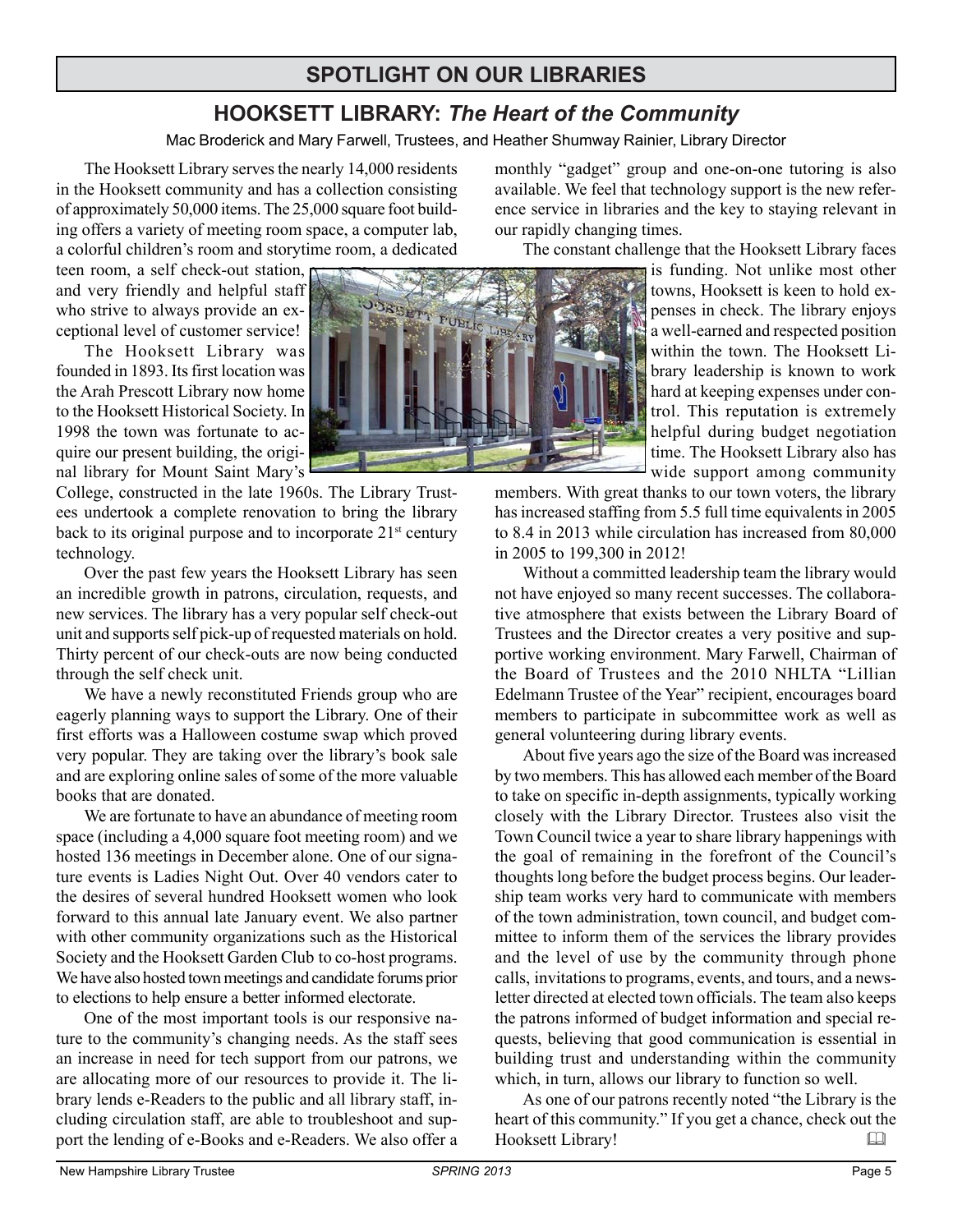# **POLICIES EVERY LIBRARY SHOULD HAVE**

*Thank you to the Goffstown Public Library for sharing their Public Volunteer Policy. This policy is a sample and should be tailored to fit your library. More policies are available on their website www.goffstownlibrary.com/home/policies*.

#### *Public Volunteer Policy*

Volunteers are important to the success of the Goffstown Public Library and to the delivery of services to the Goffstown community. The Library and its staff value the time and commitment of citizens who volunteer. Volunteers help, under the direction of the staff, to provide support in implementing the mission and programs of the Library.

To comply with New Hampshire Department of Labor Laws, the Goffstown Public Library uses volunteers to supplement and complement, but not to replace, the efforts of paid Library staff. Library volunteers may help extend and enhance the work of paid staff but will not be utilized to displace any paid employees from their positions. Volunteers will not be placed in positions that could jeopardize the Library's ability to operate if a volunteer failed to report to work.

• Volunteer assignments will be organized by staff at the Goffstown Public Library. Each volunteer shall perform duties under the supervision of a designated staff member.

• Prospective volunteers must reside in Goffstown and are asked to complete a Goffstown Public Library Volunteer Application and a Volunteer Agreement Form. If the individual's qualifications, interests and schedule match an available volunteer position at the Library, he/ she will be notified. Placement of an applicant may not always be available. Applications not matching any current openings will be kept on file for one year from the date of submission.

• Before beginning REGULAR, ongoing volunteer assignments the volunteer must agree to a background check, to be paid by the volunteer. The number of regular, ongoing opportunities is limited; therefore, volunteers are usually used for short-term tasks or special projects.

• Teen volunteers (ages 15-17 years old) are required to supply a Youth Employment Certificate and photocopy of proof of age (birth certificate or driver's license) to prove volunteer is 15 years or older.

• The Goffstown Public Library will not accept court appointed volunteers due to potential liability issues.

• Volunteers are expected to work as scheduled or call the Library if they will be absent. Volunteers who fail to fulfill a volunteer assignment without prior notification may be terminated.

• Volunteers are expected to uphold the same confidentiality, performance and behavior standards as paid Library staff. Volunteers will not work at the circulation desk or at jobs that require confidentiality of patron records and accounts.

• It is mutually understood that volunteer services are donated. Volunteers are not entitled to, nor should they expect, any present or future salary, wages or other benefits for their voluntary service.

Nothing in these guidelines shall be deemed to create a contract between the volunteer and the Goffstown Public Library or the Town of Goffstown. Both the volunteer and the Goffstown Public Library have the right to terminate the volunteer's association with the Library at any time and for any reason, with or without cause. The Library reserves the right to terminate the services of the volunteer at any time.

Approved by the Library Board of Trustees August 15, 2012

# **ITEMS FROM THE NHLTA WEBSITE**

**Library Services in the Digital Age**. Pew Research Center's Internet and American Life Project report found that *"... 91 percent of Americans (16 or older) say that public libraries are important to their communities, and 76 percent say libraries are important to them and their families."* This report puts to rest the notion that public libraries are not needed in a world where information is available predominately online and in electronic formats. Americans continue to see the value of libraries and believe the availability of computers and Internet services is as fundamental to libraries as books and reference help. Link to the entire report is on the Home Page of the NHLTA website: *www.nhlta.org*.

**5 Myths About the Information Age**. Everyone should read this article about Libraries and the 'Information Age', published in The Chronicle of Higher Education. The essay, written by Robert Darnton, professor and university librarian at Harvard University, is based on a talk he gave at the Council of Independent Colleges' Symposium on the Future of the Humanities, in Washington, DC. Link to the entire report is on the Library News/Did You Know Page of the NHLTA website: *www.nhlta.org*.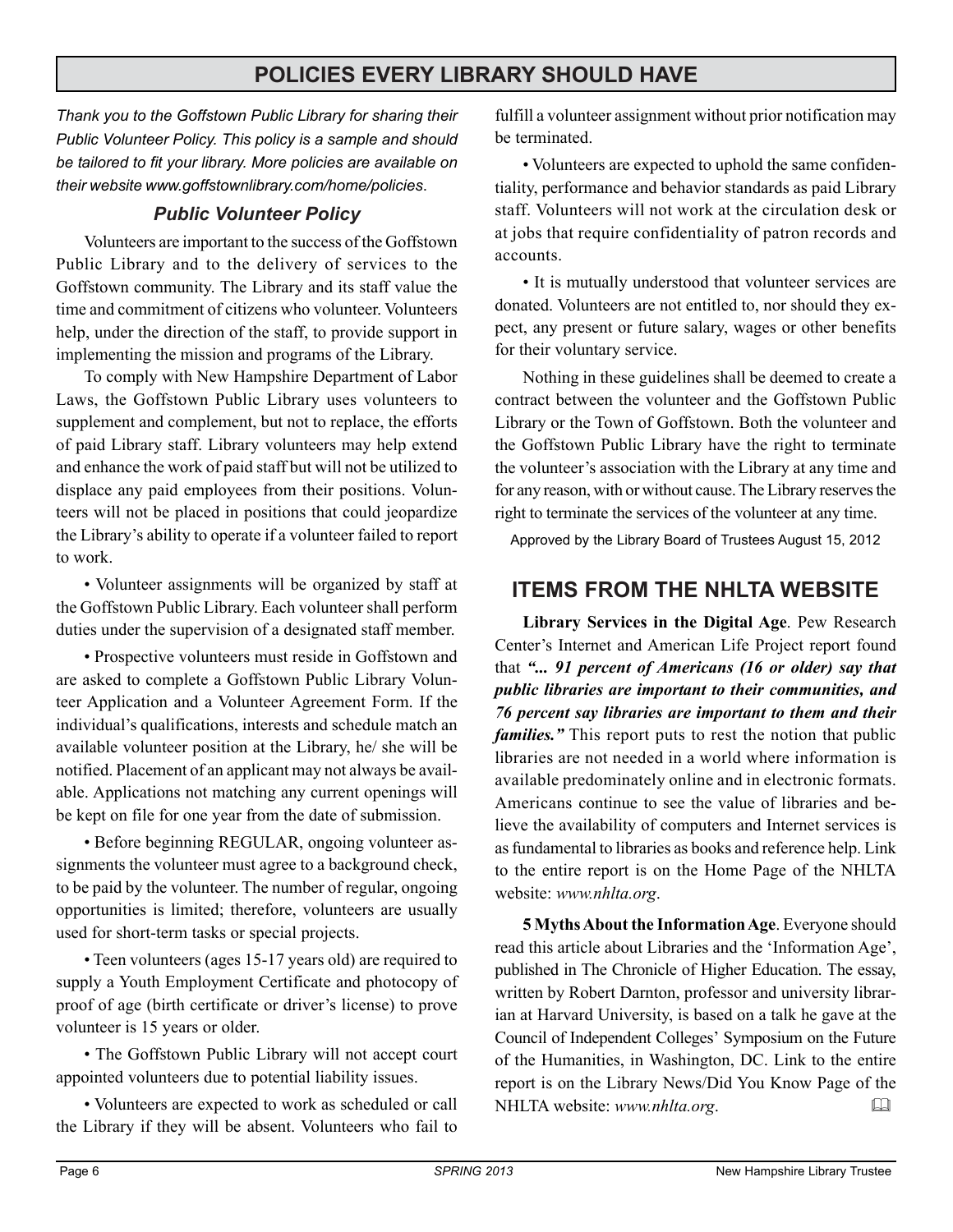# **REGIONAL TRUSTEE NETWORKING**

#### *Monadnock Area Trustees* Adele Knight, NHLTA President

Fourteen trustees—three attending for the first time representing eight libraries gathered together on January 18 at the Dublin Public Library for the Monadnock Area Trustees networking meeting.

Trustees from opposite ends of the financial spectrum discussed their current concerns. One board is seeking community input for a renovated and revitalized library of the future at an estimated cost of 8-10 million dollars. The other board is struggling with less than a 4K budget just to keep their library in operation with volunteer help. Despite these diverse challenges, it was evident that both boards are dedicated to their libraries and have a strong sense of responsibility and determination.

One trustee asked how to get more people to attend programs because even when the programs offered are very good, the attendance is not. More promotion as well as ideas for programming was suggested. If any of our readers have suggestions for programs and increasing attendance at programs, please post them on the LISTSERV or write a letter to the editor of the NHLTA newsletter.

The next gathering of the Monadnock Area Trustees will take place on Friday, March 22 at noon in the Peterborough Town Library.

#### *Carroll County Trustees* Marcia Burchstead, NHLTA Director

The next meeting of the **Carroll County Roundtable** is scheduled for **Wednesday April 24, 6:00 p.m.** at the **Effingham Library** (located just off Route 153). All trustees and alternates are welcome and encouraged to attend. Please RSVP to Marcia Burchstead at *m.burchstead@nhlta.org* if you are planning to attend so sufficient seating and refreshments will be available. You may also call 356-8462 and leave a message.

#### *Hooksett Regional Group*

In January another informal meeting of area library trustees was held at the Hooksett Public Library. It was an entertaining and informative group and the evening was filled with discussion, interaction and networking. The gatherings are very spontaneous and provide an opportunity for trustees around the region to share ideas, policies, practices, troubles, solutions, favorite vendors, successes and failures.

As Mary Farwell (Trustee, Hooksett Public Library) stated, "Let's strengthen our individual libraries by strengthening our statewide trustee associations." Farwell originated this group and keeps it going. Date, time, and place for the next gathering will be announced on the NHLTA LISTSERV and the NHLTA website calendar

#### *Barrington-Madbury Area Trustees*

A new group has been formed in the eastern part of the state. On March 14, area trustees met at the Barrington Public Library for a gathering hosted by the Barrington and Madbury Library Trustees. The group is planning to meet quarterly. The date and location of the next gathering will be posted on the NHLTA LISTSERV and the NHLTA website calendar.

#### *Holderness Area Group*

And another new group is forming and will be launched with an Open House at the Holderness Public Library on April 3. All trustees in the Scrooge & Marley Co-op Region and surrounding towns are invited and encouraged to attend. Come meet your fellow trustees and share mutual challenges and successes.

#### *Souhegan Valley Area Trustees*

*LAST CHANCE!* The Souhegan Valley Area Trustees (SVAT) of the South-Central NH area is in need of a host library. Networking is invaluable to good trusteeship and the last two sessions were so rewarding with new friendships and mutual interests established. Please contact Betsy Solon at *e.solon@nhlta.org* if you are willing to host a gathering this Spring.

#### **ANNUAL AWARDS**

Each year, the NHLTA presents awards to individuals or groups who have given exemplary library service to their community. The awards are: Library of the Year, Lillian Edelmann Trustee of the Year, Library Director of the Year, Special Service Contribution Award, Dorothy M. Little Award, and the Sue Palmatier Award For Outstanding Support By A "Friends of the Library" Group.

You will soon receive a letter with information describing the criteria for the awards. The information will also be on the NHLTA website *www.nhlta.org*. 

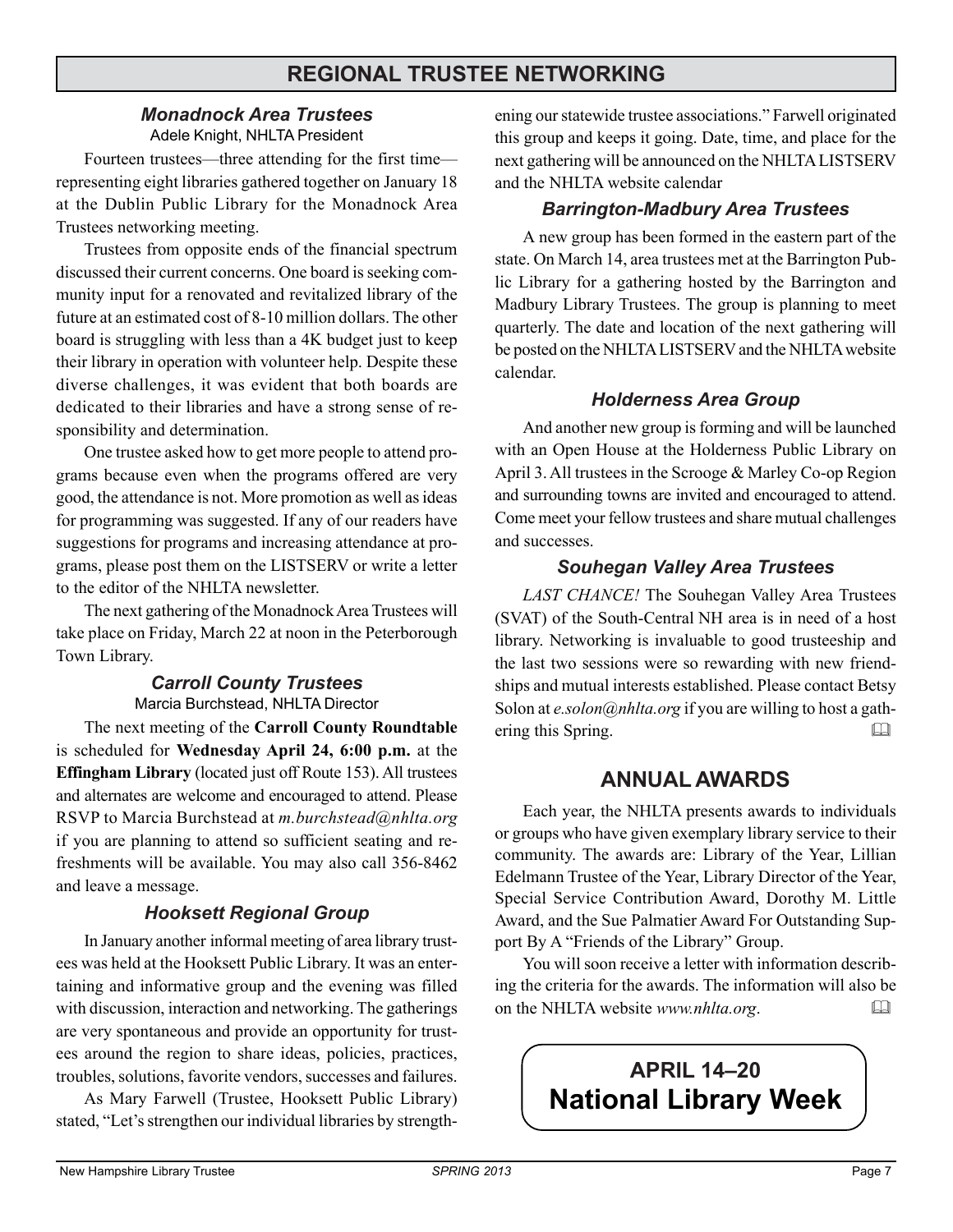is governed by library trustees or the board of selectmen. But why would the sponsors want to change a governing structure that has been working for over a century? Several NHLTA board members contacted the prime sponsor and the co-sponsors of the bill, while others reached out to the communities in the sponsors' districts. They learned that there had been some disagreements between library trustees and selectmen in at least two of the towns, primarily related to spending decisions made by trustees associated with library building projects. A selectman in Rep. Weyler's district asked him to help by filing legislation to change the law.

**Determining Our Position:** Once we understood the "what" and "why" of the bill, we needed to formulate our position. NHLTA formalized its position by polling the NHLTA directors, with a not-unexpected result: NHLTA would oppose HB 436 due to its potential for fundamentally undermining public libraries.

**Preparation:** Next, we needed to understand the legislative process, and ensure that anyone who wished to weigh in on the matter had the tools to be an effective advocate. We decided to use the NHLTA website to house information and advocacy tools. Several board members were crucial to this task, some drafting tools (like the Advocacy Guide and Talking Points), others editing the tools, and still others posting materials and updates on the site and sending information bulletins to the NHLTA and NHAIS LISTSERVs.

NHLTA also took extra time to poll both trustees and library directors on their reactions to the bill:

• Were they for or against it?

• Why did they take that position?

• What message would they want to send to their own representatives on the issue?

• Would they be willing to take some action to affect the outcome of the bill?

Over 230 individuals responded to this survey, and their comments became the basis for the "talking points" developed by NHLTA and made available to advocates.

**Launching the Strategy:** Implementation of a carefully crafted advocacy campaign followed. The focus was on the House Municipal and County Government Committee, which had jurisdictional review, would hold a hearing on the bill, and ultimately recommend to the full House whether the bill "ought to pass" (approved) or be voted "inexpedient to legislate (rejected)." First, NHLTA contacted trustees in each of the communities represented by committee members, with a goal of having EVERY committee member hear from their own constituents about the issues and the library trustees' position in advance of the public hearing. Then, NHLTA identified three spokespersons who would deliver our message at the hearing and submit brief written comments. Those testifying included NHLTA Board President Adele Knight, NHLTA Board member Susan Gaudiello (who is also a selectman) and library consultant Thomas Ladd, who also serves on the NHLTA Legislative Committee. A number of other trustees and legislators also testified on behalf of libraries, and dozens of other supporters filled the hearing room (and spilled over into the hallway).

While we were cautiously optimistic that the outcome would be in our favor, NHLTA continued to monitor the process, attending the executive session of the committee during which they voted unanimously to recommend the bill be killed, contacting a number of legislators in advance of the House vote, and even listening in to the House proceedings. We kept members informed though the LISTSERVs and the NHLTA website throughout the process. Part of the art was trying to gauge how much pressure to apply. Too much and the bill might take on new and unexpected momentum. Too little and it might slip through. We sought to apply just enough pressure and oversight to assure as much as possible that the bill would be killed.

**Impact of the Strategy:** The Committee heard the testimony and voted 15-0 ITL, to kill the bill. To make sure that it did not slide through at the end of the session they decided not to put it on the Consent Calendar but rather bring it to the floor with their negative recommendation where it was defeated in a resounding voice vote. It appeared that we had found the right pressure balance.

**What We Learned:** The three most important factors in our success were preparation, communication and teamwork. Every step of the process involved thoughtful analysis, as well as a great deal of collaboration among board members, trustees throughout the state, and supportive partners like the NH Library Association and the NH Center for Non-Profits. Timing was critical as well, especially when the bill moved through the process more rapidly than we had been anticipating.

Last year NHLTA worked to save the State Library's van service, and this year our focus has been on preserving the independent governance of our town public libraries. NHLTA is now better prepared for whatever advocacy challenges and opportunities lie ahead. Clearly, the Association's role as a library advocate is more important than ever.

Our thanks to all those who participated in the defeat of HB 436! 

# **NHLTA ADDRESS CHANGE**

Please take note of the new address for NHLTA: **53 Regional Drive, Suite 1 Concord, NH 03301**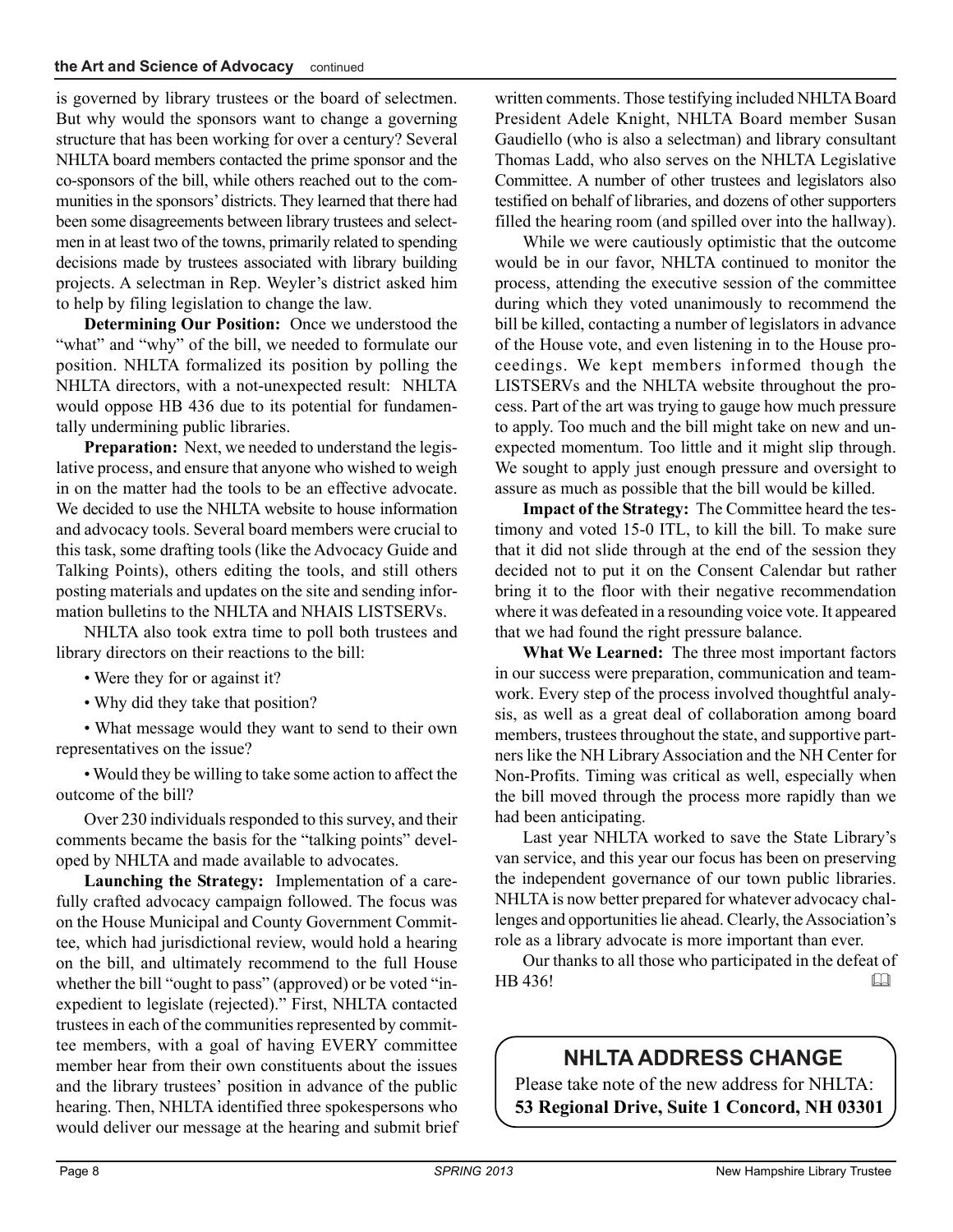# **NEWS FROM OUR LIBRARIES**

#### **NEWS FROM CARROLL COUNTY**

Marcia Burchstead, NHLTA Director

The **Friends of the Bartlett Public Library** will host a special presentation **Tuesday April 16, 7 p.m.** featuring **Edward Minyard,** President of Response Force 1 Corporation, and author of *AFTER DISASTER, AN INSIDER'S PERSPECTIVE FROM THE HEART OF CHAOS*. From Hurricane Katrina to Hurricane Sandy, including the Haitian earthquake and the Japanese tsunami, Ed has been there and will share his unique experiences and insights with us. The program is open to the public, free of charge and refreshments will be served. Contact the Bartlett Public Library at 374-2755 for more information.

A program featuring **New Hampshire State Library Director Michael York** is being planned for late Spring. York will provide insight into the history, services and resources of the oldest state library in the nation. He will give details on the state library budget which provides services such as the Inter-Library Loan Vans and other programs that benefit the public libraries, residents and governmental agencies of New Hampshire. This is sure to be an enlightening and informative evening and all are encouraged to attend. **Cook Memorial Library in Tamworth** will host this program. The event is open to the public, free of charge, and refreshments will be served.

For more information, date and time, contact Marcia Burchstead at 356-8462.

# **WHAT HAS YOUR LIBRARY DONE FOR THE CHILDREN TODAY?**

#### *Special Children's Programs at the Manchester City Library.*

#### **Teddy Bear Picnic**

Come join us for the Manchester City Library's annual Teddy Bear Picnic. We will gather in the children's room,

and when everyone is ready, we will parade through the library and then outside to the side lawn for a picnic and a performance by Lindsay and Her Puppet Pals.



Don't forget to bring your teddy bears!

#### **Eloise Extravaganza**

Celebrate Children's Book Week at the West Branch with this delightful character who lives at the Plaza hotel in NYC. Precocious grown-ups allowed. Stories, games, a craft, and snacks will rule the day here!

Our children are the future of our libraries. Please share your creative programs with us so that we can all learn from one another.

NHLTA would like to publish your unique programs that bring children into the library. Please contact Karen Sheehan Lord: *ks.lord@nhlta.org* or Connie Kirwin: *c.kirwin@nhlta.org*. 

# **NHLTA OUTREACH**

NHLTA Directors Lil Edelmann, Adele Knight, and Loring Webster met with trustees and volunteer staff of the Thayer Library in Asheulot in January. They toured the library, noting many welcoming improvements that have been made over the past few years, and discussed issues, plans for programs, and outreach to the community.



The library was built as a home by Edward and Julia Thayer in 1823 and was donated by Julia Thayer in 1902 to be used as a library. Asheulot is an unincorporated village of about 400 residents in the town of Winchester.  $\Box$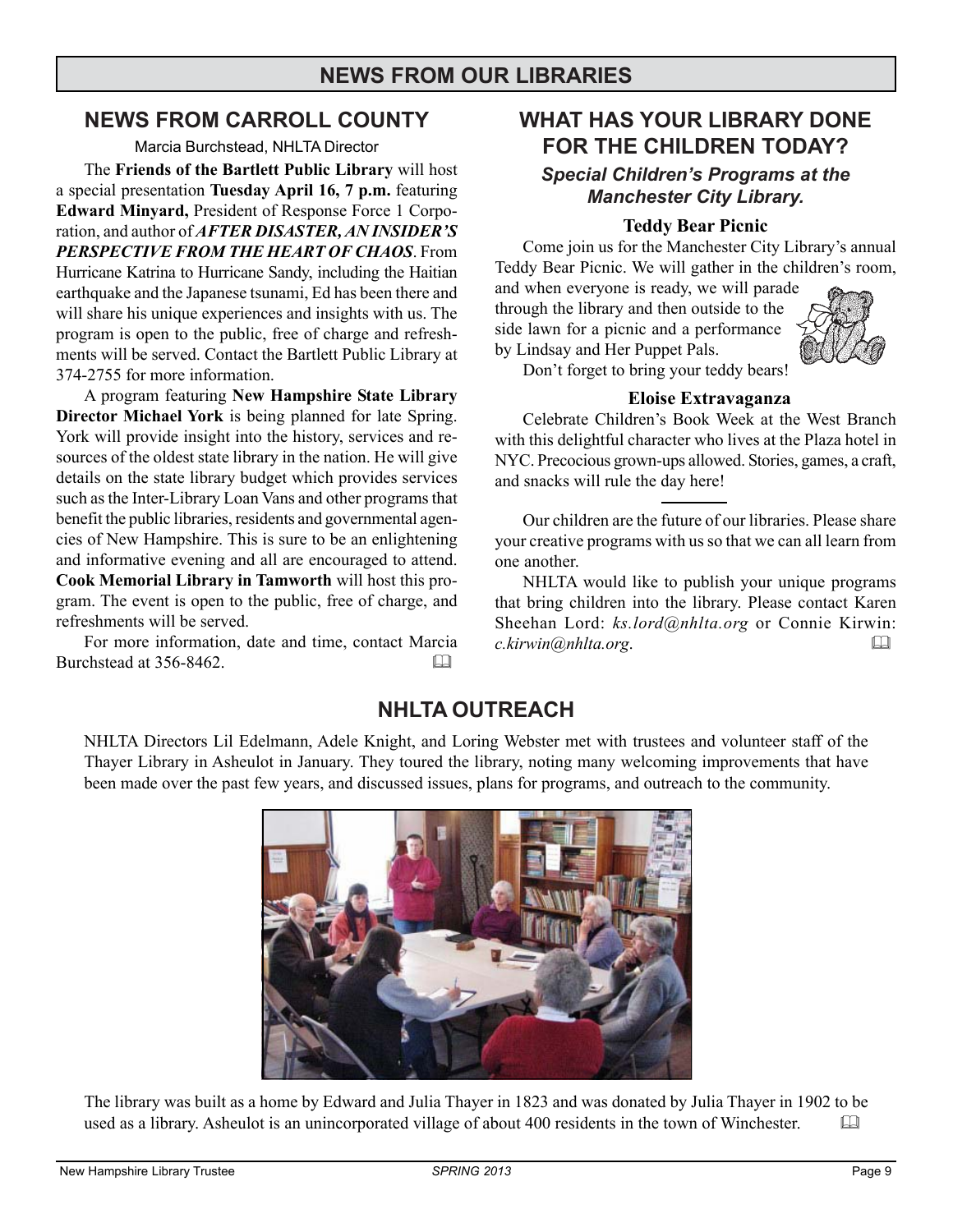# **SPOTLIGHT ON OUR LIBRARIES**

# *BUILDING A LIBRARY FOR THE 21ST CENTURY*

Adele Knight, NHLTA President

I recently met with Peterborough Town Library trustees David Simpson and David Weir who radiated enthusidonate some funds from the library's unencumbered funds to help with the project. A feasibility study for fundraising

agenda.

asm as they discussed their community's vision of a Library for the  $21<sup>st</sup>$  century. They talked about the proposed library as a community living room which would connect to the town and other libraries in the region, accommodate groups of all sizes and interests and be welcoming to all citizens. Their "library of the future" must be flexible in layout, address accelerating tech-

nology, and embrace "green," but also tie in to the historic original portion of the current facility. **The Peterborough Town Library is renowned for being the first tax supported free library in the world.**

Realizing that funding for a new library would most likely have to be raised privately; trustee David Simpson approached Terry Knowles of the New Hampshire Department of Justice, Charitable Trusts Unit to gain an understanding of the mechanics for structuring a Capital Campaign to raise funds to build the much needed updated library. The result was the formation of the 1833 Society, an independent  $501(C)(3)$  organization. The 1833 Society is a private organization that has five directors but can recruit more as needed. No more than two library trustees may serve within the organization at any one time although the entire board of trustees does have input into the process. The Society was so named because the original library was incorporated in 1833. The 1833 Society is empowered to raise money, look for sites, foster focus groups, hire an architect and maintain the agreement with the Town which will serve as the General Contractor. The Society also has by-laws and the donated assistance of an attorney and an accountant.

It is estimated that an updated library could easily cost \$6–10 million to build and furnish. The Town has been told that it will not be burdened with additional cost as all the money is expected to be raised privately. One benefactor has already pledged to match up to \$500,000 in private contributions. As a matter of fact, it is also expected that operating and maintenance costs will be less once the new facility is built. The Town already budgets for library operating and personnel costs but the 1833 Society will be looking for donations, grants and endowments to bear the costs of programming and additional technology. Library trustees will



The 1833 Society is not as concerned about bricks and mortar at this time as it is about finding out the needs and wants of the community. Most recently, a community public forum attracted over 90 interested citizens who came up with a myriad of ideas about their library of the future. Visions

are that the library would

is on the 1833 Society's

serve as a community center, be flexible in its layout, appeal to children, be open more hours, have quiet spaces, meeting rooms, perhaps a café, an auditorium and have a higher degree of library technology and public computing. Other ideas that have been discussed include making services available on a regional basis, purchasing adjoining property which could be shared with the town thereby making another strong connection to the community, and partnering with other organizations. LOG, a Library Outreach Group, has been formed and charged with reaching further out into the community to obtain maximum input. More "mini-forums" and a series of focus groups are being planned in addition to library tours, newsletters and continued press releases.

Even before the recent forum, the trustees realized how important it was to bring an awareness of the importance of libraries to the public. Several years ago, one trustee who attended a regional meeting brought in the editor of the local paper to talk to the group about contributing articles about their libraries. Trustees from at least eight different libraries participated. An architect made a compelling case for the Library at the Monadnock Lyceum, Peterborough's community development director fostered municipal support, interesting programs were publicized and presented to draw people into the library, and architects and State Library Director Michael York have been consulted. Both the Library Board of Trustees and the 1833 Society are continually reaching out to a growing circle of supporters.

Library trustee and 1833 Society chair David Weir envisions that Peterborough's Library of the Future will be in operation by 2017. Michael York thinks the new Peterborough Town Library might serve as a template for other Libraries of the Future.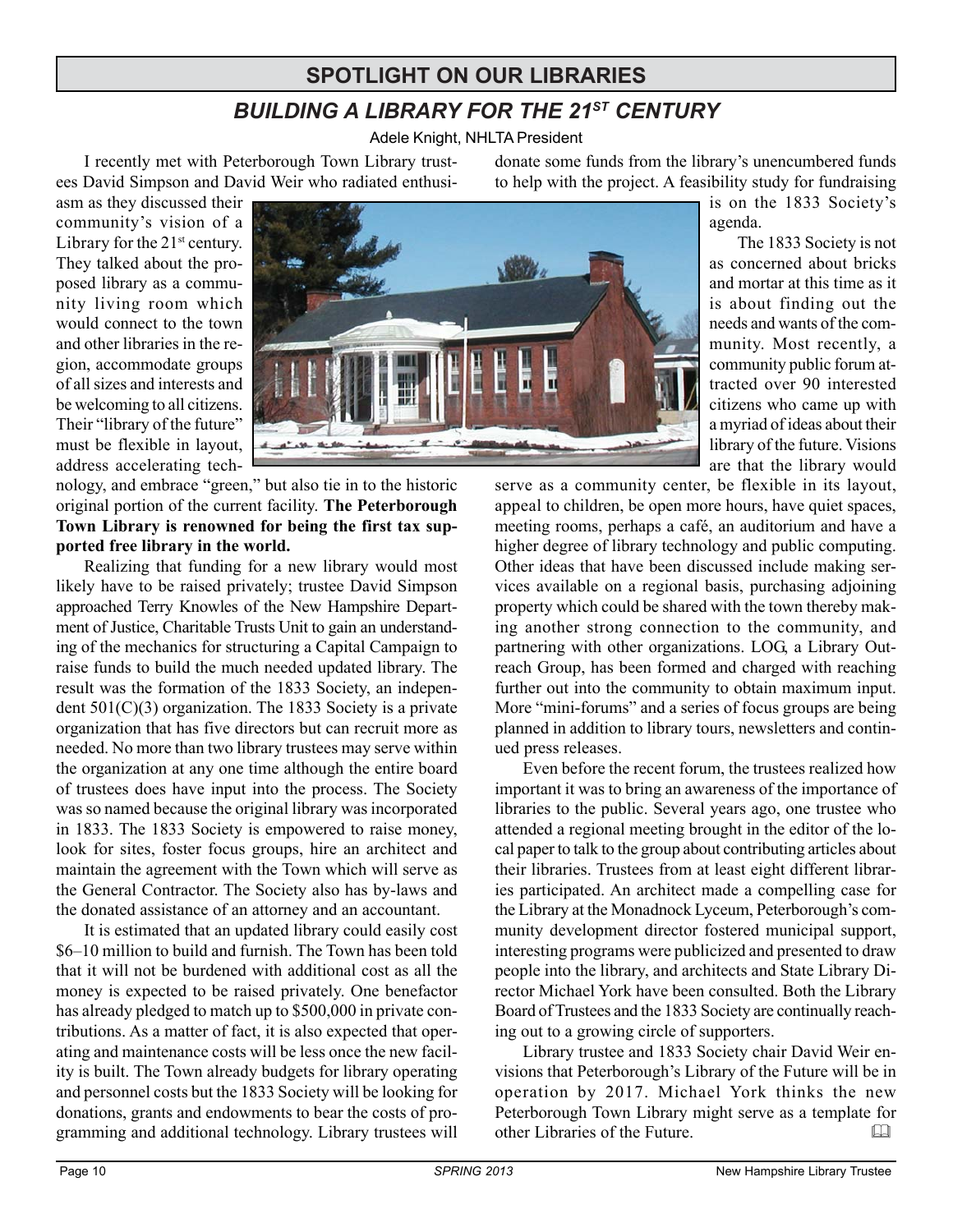#### **FROM THE IRS WEBSITE** *Governmental Information Letter*

Government entities are frequently asked to provide a tax-exempt number or "determination" letter to prove its status as a "tax-exempt" or charitable entity. For example, applications for grants from a private foundation or a charitable organization generally require this information as part of the application process. In addition, donors frequently ask for this information as substantiation that the donor's contribution is tax deductible, and vendors ask for this to substantiate that the organization is exempt from sales or excise taxes. (Exemption from sales taxes is made under state law rather than Federal law.)

The Internal Revenue Service does not provide a taxexempt number. A government entity may use its Federal TIN (taxpayer identification number), also referred to as an EIN (Employer Identification Number), for identification purposes.

Governmental units, such as states and their political subdivisions, are not generally subject to federal income tax. Political subdivisions of a state are entities with one or more of the sovereign powers of the state such as the power to tax. Typically they include counties or municipalities and their agencies or departments. Charitable contributions to governmental units are tax-deductible under section 170(c) (1) of the Internal Revenue Code if made for a public purpose.

As a special service to government entities, IRS will issue a "governmental information letter" free of charge. This letter describes government entity exemption from Federal income tax and cites applicable Internal Revenue Code sections pertaining to deductible contributions and income exclusion. Most organizations and individuals will accept the governmental information letter as the substantiation they need.

Government entities can request a governmental information letter by calling 1-877-829-5500. 

### **NEW TRUSTEES ORIENTATION**

**A good orientation is essential for a new trustee (including alternates) to perform effectively**. This can range from an informal session with the chair of the board and the library director to a full meeting with the entire board. New trustees should be given a complete tour of the library, an explanation of its services and an introduction to the staff. We strongly recommend that each trustee should have a notebook containing the following information (the notebook should be passed on to incoming trustees from outgoing trustees):

• List of library trustees, including trustee address, phone, email, term expiration

- The board of trustees by-laws
- The charter/history and mission statement of the library
- NH Library Trustees Manual
- Organizational chart and committees
- List of library staff, positions, date of hire
- Job descriptions of staff
- Library goals/objectives and long range plan; board's annual goals
- Your library's policies and procedures; employee manual and approved annual holidays
- Board approved budget for current year with back-up materials

• Library board meeting agendas, minutes, monthly reports of current year

• Last annual report and current library statistics of use and holdings

• Copy of Director's Performance Review form

• NH state laws pertaining to libraries

It is essential that all new trustees be made to feel knowledgeable and welcome in order to find a place within the board to make their contribution to library service.

NHLTA holds a variety of workshops, including orientations, which are beneficial for new trustees.

*NHLTA TRUSTEE MANUAL • August 2011 page 14*

| <b>New Hampshire Library Trustee STAFF</b><br>President<br>Editor<br>Contributing Writers this issue: | Adele Knight<br>Marcia Burchstead<br>Mac Broderick<br>Marcia Burchstead, Mary Farwell<br>Susan Young Gaudiello, Connie Kirwin<br>Adele Knight, Heather Shumway, Loring Webster | The New Hampshire Library Trustee is published four (4) times a year by:<br>New Hampshire Library Trustees Association<br>53 Regional Drive Suite 1, Concord, NH 03301<br>The newsletter serves as a means of providing information and ideas to library<br>trustees in the state of New Hampshire. Subscriptions are included as part of<br>the annual dues for the New Hampshire Library Trustees Association. The<br>content published is for informational purposes only and is not, and should not<br>be considered a substitute for legal advice. |
|-------------------------------------------------------------------------------------------------------|--------------------------------------------------------------------------------------------------------------------------------------------------------------------------------|---------------------------------------------------------------------------------------------------------------------------------------------------------------------------------------------------------------------------------------------------------------------------------------------------------------------------------------------------------------------------------------------------------------------------------------------------------------------------------------------------------------------------------------------------------|
| Page Layout & Design<br>Proofreading                                                                  | Connie Kirwin<br>Loring and Ann Webster                                                                                                                                        | © Copyright 2013 New Hampshire Library Trustees Association.<br>Reproduction or use of the contents requires permission from the NHLTA.                                                                                                                                                                                                                                                                                                                                                                                                                 |
| E-mail submissions and inquiries to: m.burchstead@nhlta.org                                           |                                                                                                                                                                                | POSTMASTER: Address correction requested.                                                                                                                                                                                                                                                                                                                                                                                                                                                                                                               |